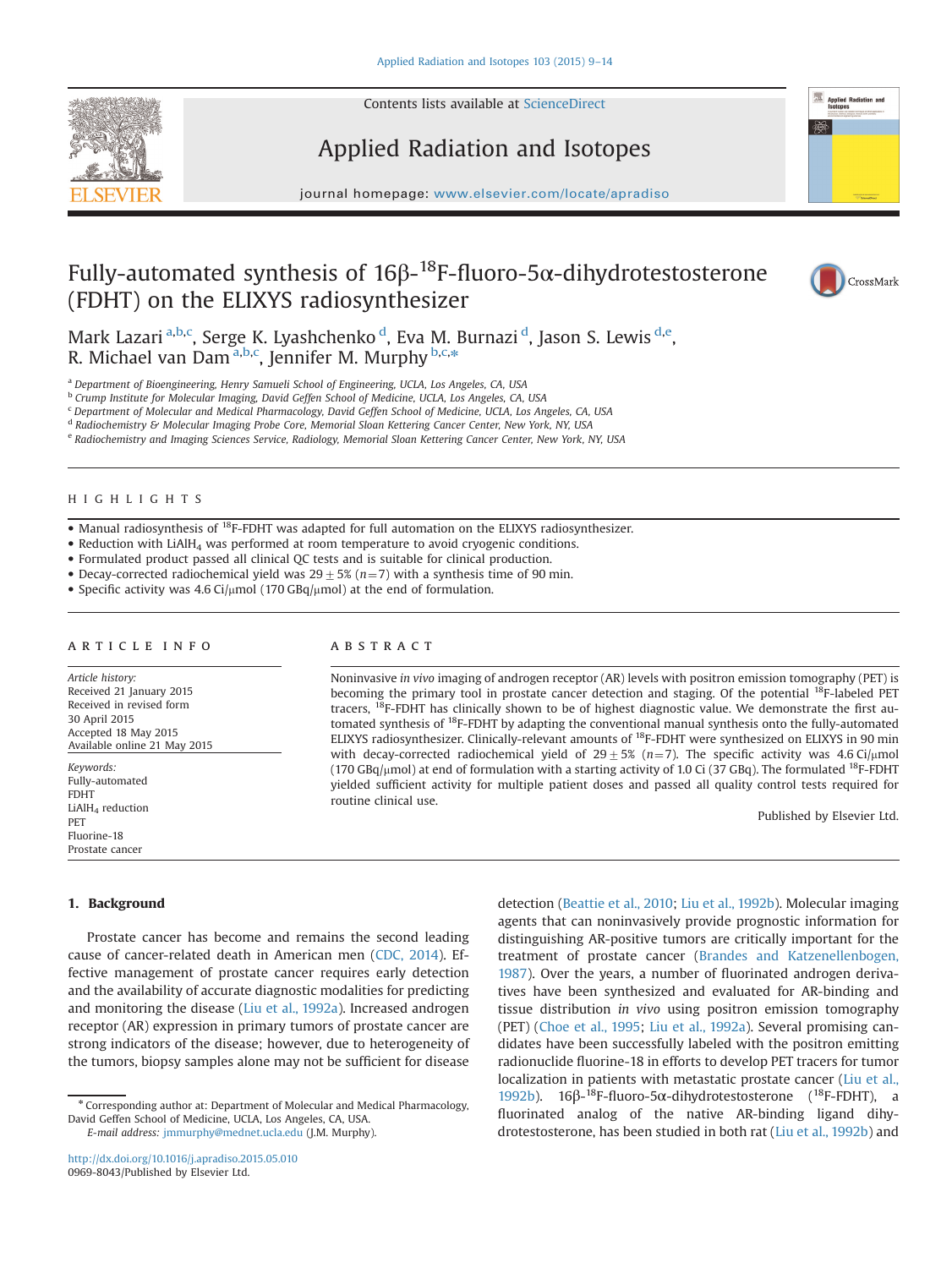<span id="page-1-0"></span>primate models [\(Bonasera et al., 1996\)](#page-5-0) and has proven to be one of the most effective in vivo AR-binding radiotracers studied to date.

Significant interest in evaluating and monitoring AR expression in prostate cancer patients has led to multiple clinical studies using 18F-FDHT. The overall goal of these studies was to assess the potential of 18F-FDHT as a diagnostic tool for imaging AR expression in prostate cancer patients. In these studies,  $^{18}$ F-FDHT was found to selectively bind AR in both primary tumor and metastatic sites suggesting its crucial role in prostate cancer imaging [\(Beattie](#page-5-0) [et al., 2010;](#page-5-0) [Bonasera et al., 1996;](#page-5-0) [Dehdashti et al., 2005](#page-5-0)). An extensive clinical study conducted by [Beattie et al. \(2010\)](#page-5-0) evaluated the pharmacokinetic properties of  $^{18}$ F-FDHT and found that, indeed, uptake of the tracer in prostate tumors correlated reasonably well with AR expression in metastatic prostate cancer. Clinical efficacy proved promising, even when compared to  $^{18}$ F-FDG in patients with castration-resistant prostate cancer (CRPC) ([Larson](#page-5-0) [et al., 2004\)](#page-5-0). A more recent study compared the features of bone metastases in 38 CRPC patients to 18F-FDG and 18F-FDHT uptake as well as overall survival. This study concluded that the degree of androgen receptor expression, measured by the intensity of <sup>18</sup>F-FDHT uptake, and the number of bone lesions, were significantly associated with patient survival ([Vargas et al., 2014\)](#page-5-0). These studies and others have established <sup>18</sup>F-FDHT as an important tracer in the management of advanced prostate cancer; <sup>18</sup>F-FDHT is now being applied in breast cancer (NCT01988324), primary prostate cancer (NCT02297386) and is the focus of an international multi-center clinical trial in the USA, Europe and Australia (NCT00588185).

As more clinical studies are conducted, the ability of  $^{18}$ F-FDHT to elucidate the role of AR expression in metastatic prostate cancer is becoming clearer. In addition to providing prognostic information, 18F-FDHT is a critically important biomarker used to accelerate research towards the treatment of CRPC and, ultimately, for the clinical management of the disease. Although not all patients respond, drugs targeting AR signaling represent tremendous advances in the treatment of the lethal phase of CRPC ([de Bono et al.,](#page-5-0) [2011;](#page-5-0) [Scher et al., 2012](#page-5-0)). 18F-FDHT PET can act as a noninvasive tool to measure the pharmacodynamic response of an AR-binding substrate; such is the case with ARN-509 [\(Rathkopf et al., 2013\)](#page-5-0). As a second generation antiandrogen, ARN-509 recently demonstrated favorable safety, tolerability, pharmacokinetics, pharmacodynamics and antitumor activity in men with CRPC in phase I clinical trials. Measurements based on 18F-FDHT PET confirmed on-target effect and maximal AR inhibition, ultimately guiding the patient dose chosen for Phase II clinical trials.

The synthesis of <sup>18</sup>F-FDHT was reported by [Liu et al. \(1992b\),](#page-5-0) via the precursor 16α-[[(trifluoromethyl)sulfonyl]oxy]-3,3-(ethylenedioxy)androstan-17-one 1 (Scheme 1). Nucleophilic displacement of the triflate of precursor 1 with  $nBu_4^{18}F$  gave the fluorinated intermediate 2, which underwent subsequent reduction via lithium aluminum hydride (LiAlH<sub>4</sub>) to afford the α-hydroxyl intermediate 3. Acid-catalyzed deprotection of the ketal 3 yielded the desired compound,  $^{18}$ F-FDHT, in three total steps. The total synthesis time for the manual process, including high-performance liquid chromatography (HPLC) purification, but not including reformulation, was 90 min. The reported decay-corrected radiochemical yield (RCY) was 31–48%, and the specific activity was 1.2 Ci/ $\mu$ mol (43 GBq/ $\mu$ mol). The manual production of <sup>18</sup>F-FDHT currently employed in Memorial Sloan Kettering Cancer Center (MSKCC) for clinical trials is based on this synthetic protocol. The decay-corrected RCY obtained currently at MSKCC is  $44\pm5\%$  (n=4) with a synthesis time (that includes reformulation) of about 110 min.

The demand for 18F-FDHT is expected to increase as the clinical potential of this PET tracer is being recognized ([Rice et al., 2011\)](#page-5-0), thus an automated synthesis of this tracer will be essential for reliable, routine production. Currently, the clinical production of  $^{18}$ F-FDHT is performed manually by trained radiochemists; as such, its use is limited to a few sites. Automation of this synthesis would enable many more facilities currently equipped for PET synthesis to routinely obtain  $^{18}$ F-FDHT without the need for specially-trained personnel. We have automated the synthesis of <sup>18</sup>F-FDHT on the ELIXYS radiosynthesizer without the need for substantial modification of the synthesis approach. Our primary goal was to quickly translate the accepted manual synthesis currently in place at MSKCC onto an automated platform for immediate use in clinical trials. Herein, we describe the first demonstration of an automated synthesis of 18F-FDHT.

#### 2. Methods

#### 2.1. Materials

#### 2.1.1. Reagents

No-carrier-added  $^{18}F$ -fluoride was produced by the (p,n) reaction of  $^{18}O-H_2O$  (84% isotopic purity, Medical Isotopes; Pelham, NH, USA) in a RDS-112 cyclotron (Siemens; Knoxville, TN, USA) at 11 MeV using a 1 mL tantalum target with havar foil. All commercially available reagents were used as received unless otherwise specified. Anhydrous solvents were obtained by filtration through activated alumina columns. Sodium sulfate anhydrous  $(Na<sub>2</sub>SO<sub>4</sub>; granular, EMD Chemicals), magnesium sulfate anhydrous$ crystalline (MgSO4; MP Biomedicals) and HPLC grade dichloromethane (DCM) were obtained from Fisher Scientific (Pittsburg, PA, USA). HPLC grade ethyl acetate (EtOAc), HPLC grade acetonitrile (MeCN), anhydrous hexane,  $1.0 M$  LiAlH<sub>4</sub> in diethyl ether, and tetrabutylammonium hydroxide ( $\sim$ 40% in water) were obtained from Sigma-Aldrich (Milwaukee, WI, USA). USP grade sterile saline was obtained from Hospira, Inc. (Lake Forest, IL, USA). 200-proof ethanol (EtOH) was purchased from the UCLA Chemistry Department (Los Angeles, CA, USA). FDHT precursor and cold standard were prepared as previously described [\(Liu et al., 1992b\)](#page-5-0) at the MSKCC Organic Synthesis Core. The precursor solution used in each synthesis contained 8 mg of the precursor dissolved in 0.5 mL of anhydrous THF. LiAlH $_4$  solution was loaded into a reagent vial under an inert atmosphere of nitrogen in an mBraun UNILAB glovebox (Stratham, NH, USA). All water used was purified to 18 M $\Omega$  and passed through a 0.1  $\mu$ m filter.

## 2.1.2. Cartridges

HLB cartridges were purchased from Waters (Milford, MA, USA) and preconditioned with 5.0 mL of EtOH, 10.0 mL of water, and dried with nitrogen. Preconditioned quaternary methylammonium (QMA) cartridges were purchased from ABX (K-920, Advanced Biochemical Compounds; Radeberg, Germany) and used as received. Drying cartridges were made in-house by filling empty polypropylene solid-phase extraction tubes, fitted with



Scheme 1. Three-step synthesis of <sup>18</sup>F-FDHT.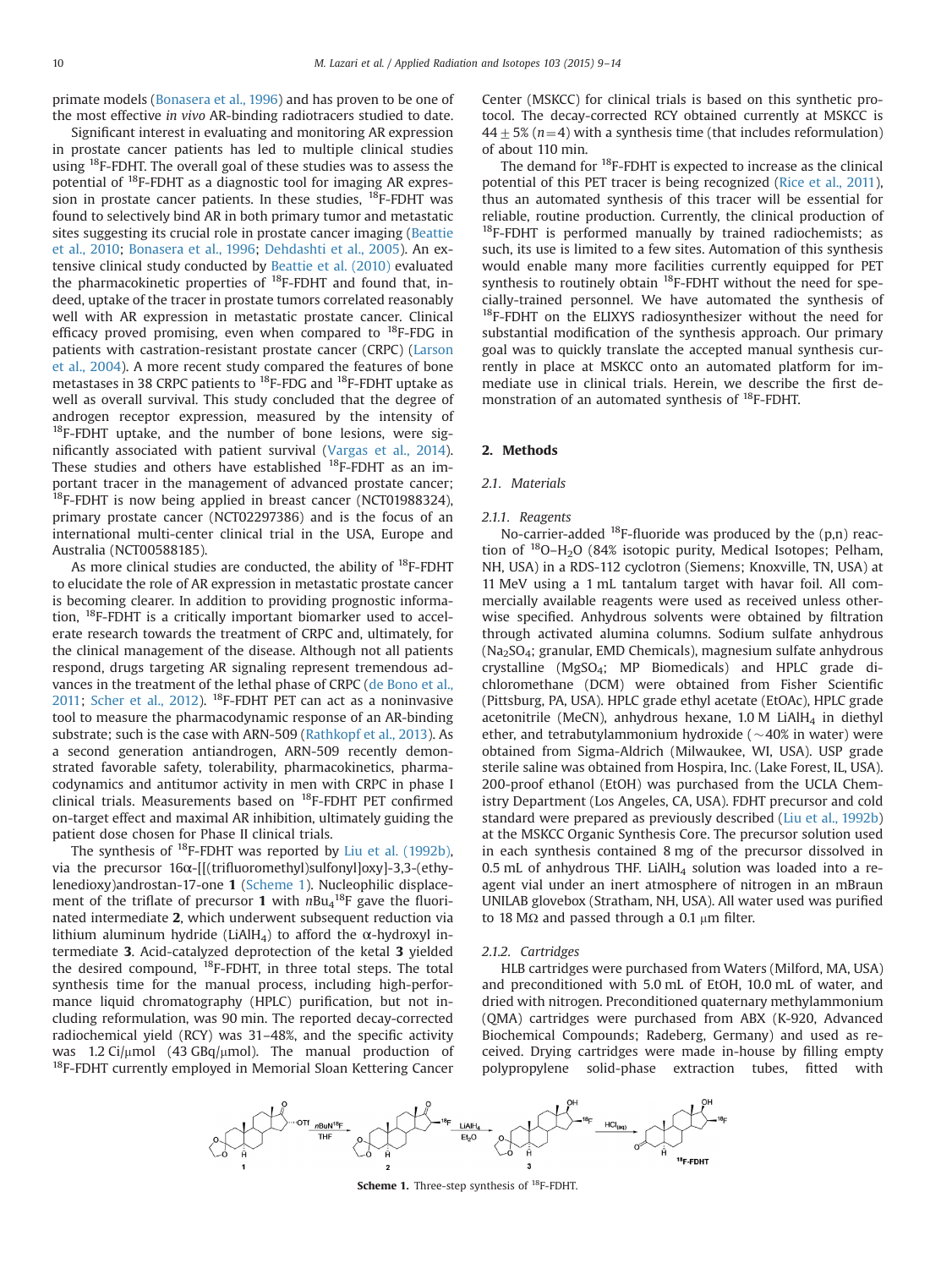polypropylene frits (57024, Sigma-Adrich; Milwaukee, WI, USA; 20  $\mu$ m pore size), with either 2.0 g of Na<sub>2</sub>SO<sub>4</sub> or 2.0 g of MgSO<sub>4</sub> and capped with syringe adapters (210705, Grace; Columbia, MD, USA). For each synthesis, one of each cartridge was used. Sterile syringe filters (PVDF membrane) were purchased from Fisher Scientific (SLGVM33RS, 0.22  $\mu$ m pore size, 33 mm diameter) and used for the final reformulation.

## 2.2. Chromatography

Semi-preparative HPLC (10 mL/min flow rate of 7% EtOAc in DCM) was performed with a WellChrom K-501 HPLC pump (Knauer: Berlin, Germany), normal-phase Luna column  $(5 \text{ nm})$  $21.2 \times 100$  mm<sup>2</sup>, Phenomenex), ultraviolet (UV) detector (254 nm, WellChrom Spectro-Photometer K-2501, Knauer), and gamma-radiation detector and counter (B-FC-3300 and B-FC-1000; Bioscan Inc.; Washington, DC, USA). Analytical HPLC (1 mL/min flow rate of 55% MeCN in water) was performed on a Knauer Smartline HPLC system with a Phenomenex reverse-phase Gemini column (5 um,  $4.6 \times 250$  mm<sup>2</sup>) with inline Knauer UV (190 nm) and gamma-radiation coincidence detector and counter (B-FC-4100 and B-FC-1000). HPLC chromatograms were collected by a GinaStar (raytest USA, Inc.; Wilmington, NC, USA) analog to digital converter and GinaStar software (raytest USA, Inc.) running on a PC. Specific activity values were determined by dividing the activity amount injected into analytical HPLC by the injected mass as calculated from a standard curve using 19F-FDHT. Radio-thin-layer chromatography (radio-TLC) was performed on a miniGita Star (Raytest USA, Inc.) using precut silica plates (Baker-flex; J.T. Baker) developed in 10% EtOAc in hexane (v/v). Samples taken for radio-TLC after LiAlH<sub>4</sub> reduction were immediately quenched in acetone prior to development and analysis.

#### 2.3. Radiosynthesizer

Synthesis was performed using an ELIXYS automated radiosynthesizer [\(Lazari et al., 2013](#page-5-0)) (Sofie Biosciences, Inc.; Culver City, CA, USA) at the Crump Cyclotron and Radiochemistry Technology Center in the Crump Institute for Molecular Imaging at UCLA.

### 2.4. Cassette setup

The synthesis was performed using two reactors and cassettes. Reactor 1 was used for all reaction and evaporation steps, and all reagents were loaded into Cassette 1 (Table 1). The  $^{18}$ F-fluoride source vial was connected to the radioisotope input of Cassette 1, and a QMA cartridge was installed in Cartridge Position #1. An HLB cartridge was installed in Cartridge Position #2 for solid-phase extraction and solvent exchange (i.e., from aqueous to organic phase) prior to HPLC purification. The output of this pathway was

Table 1 List of reagents as organized on Cassette 1.

| Position | Reagent                                                          |
|----------|------------------------------------------------------------------|
|          | 6.5 $\mu$ L of $\sim$ 40% TBAH with 0.5 mL water and 0.5 mL MeCN |
| 2        | 1.0 mL MeCN                                                      |
| 3        | 1.0 mL MeCN                                                      |
| 4        | 8.0 mg precursor in 0.5 mL THF                                   |
| 5        | 0.35 mL of 1.0 M LiAlH <sub>4</sub> in diethyl ether             |
| 6        | $0.10$ mL acetone in $0.25$ mL THF                               |
|          | 1.0 mL of 3.0 N HCl                                              |
| 8        | 3.0 mL of water                                                  |
| 9        | 3.0 mL of water                                                  |
| 10       | 3.0 mL of water                                                  |
| 11       | 2.5 mL DCM                                                       |
| 12       | 2.5 mL DCM                                                       |

connected to an internal three-way valve to transfer fluid to either a waste container or a  $Na<sub>2</sub>SO<sub>4</sub>$  cartridge, followed by a  $MgSO<sub>4</sub>$ cartridge, and finally to the direct-input of Cassette 2. Cassette 2 was used simply to load the crude product into the HPLC loop for purification. An illustration of the fluid diagram is shown in [Fig. 1.](#page-3-0)

#### 2.5. Synthesis protocol

<sup>18</sup>F-fluoride handling was performed as previously reported ([Lazari et al., 2014](#page-5-0)). Briefly, 18F-fluoride in water was delivered into Cassette 1 using positive pressure (6 psig) through the QMA cartridge. Trapped 18F-fluoride was subsequently eluted with TBAH eluent solution (Reagent Position 1, Table 1) into Reactor 1. Contents were partially evaporated while applying both vacuum and a stream of nitrogen (10psig) at 110 °C for 4 min without stirring. Acetonitrile (Reagent Position 2) was added through the QMA cartridge (3 psig driving pressure) to wash any remaining activity into Reactor 1, and the combined contents of the reactor were similarly evaporated for 2 min. Acetonitrile (Reagent Position 3) was then directly added to Reactor 1, and the contents were fully evaporated using previous conditions for 2 min. Reactor 1 was cooled to 30 °C, and the precursor solution (Reagent Position 4) was then added. Contents were reacted at 75 °C for 5 min with stirring. Once the reaction was complete, the solution was cooled to room temperature, and the  $LiAlH<sub>4</sub>$  solution (Reagent Position 5) was slowly added (1 psig driving pressure), followed by 20 s of stirring. The reduction reaction was quenched via the slow addition (1 psig driving pressure) of an acetone–THF solution (Reagent Position 6), and the solution was stirred for another 20 s. HCl (Reagent Position 7) was added, and the solution was reacted at 75 °C for 10 min with stirring. The reactor was cooled, and the contents were diluted with water (Reagent Position 8). The contents were transferred through the HLB cartridge (5psig driving pressure), where the product was trapped and highly polar components such as 18F-fluoride passed through to a waste vial. Reactor 1 and the HLB cartridge were rinsed with two more volumes of water (Reagent Positions 9–10; 5 psig driving pressure). The HLB cartridge was dried with nitrogen at 15 psig for 1.5 min. Reactor 1 was filled with DCM (Reagent Position 11), which was transferred through the HLB cartridge (10 psig driving pressure) and subsequently through the  $Na<sub>2</sub>SO<sub>4</sub>$  and  $MgSO<sub>4</sub>$  cartridges; this process elutes the 18F-FDHT from the HLB cartridge and removes residual water before delivering the dry contents into a vial in Reactor 2. This process was repeated once more with DCM (Reagent Position 12), followed by the application of 15psig of nitrogen gas for 45 s to ensure all liquid was transferred to Reactor 2. The 18F-FDHT product was purified by HPLC by remotely loading the crude solution into the HPLC loop provided on the ELIXYS and injecting the contents into the HPLC.

### 2.6. Reformulation

The final product was formulated in a  $\sim 8\%$  ethanol in sterile saline solution. A remote-controlled fraction collector delivered the purified fraction of 18F-FDHT into our custom rotary evaporator fitted with a 100 mL glass pear flask. Contents were fully evaporated, dissolved with 0.5 mL of EtOH, and diluted with 6.0 mL of sterile saline. The final formulation was remotely transferred into a sterile vial through a  $0.22 \mu m$  sterile filter.

#### 2.7. Quality control (QC)

The radiochemical purity and identity of the obtained product was confirmed by performing reverse-phase HPLC. The retention time for the radioactive peak produced by the product was compared to the FDHT reference standard peak retention time to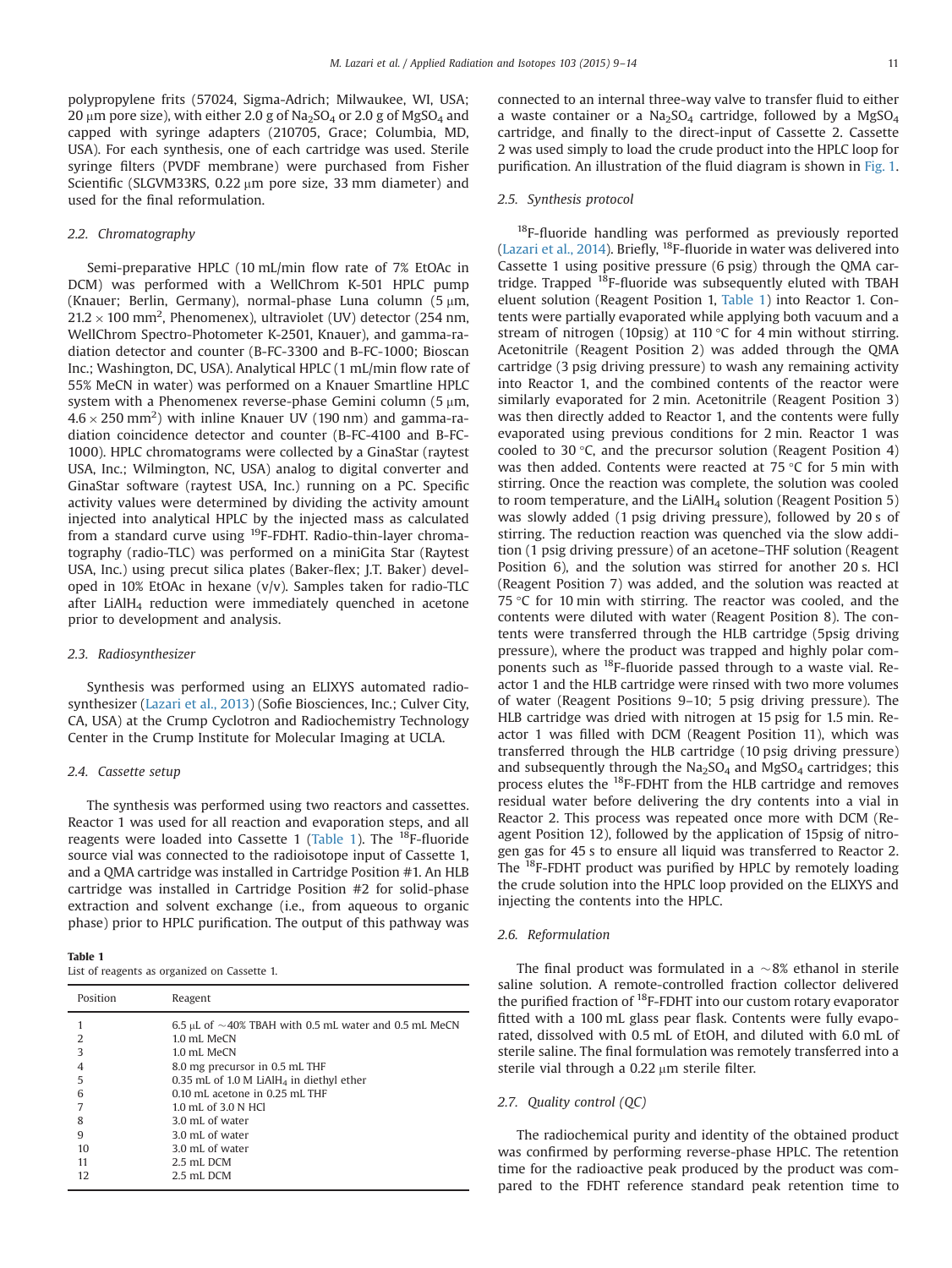<span id="page-3-0"></span>

Fig. 1. Fluid diagram and cassette setup for automated <sup>18</sup>F-FDHT synthesis. All components within the grey rectangles (i.e., three-way stopcock valves, transfer dip tubes, and the necessary fluid connection ports) are pre-installed in the disposable cassettes. Both cassettes are identical in construction and internal components, but unused components are omitted from Cassette 2 for clarity.

confirm the radiochemical identity. Additional testing included visual inspection, pH, radionuclidic identity via half-life determination, filter integrity testing, determination of residual solvents by gas chromatography, endotoxin level determination and sterility. The obtained results conform to the FDHT acceptance specifications established at MSKCC Radiochemistry and Molecular Imaging Probes Core for routine manual production of 18F-FDHT.

## 3. Results

Decay-corrected RCY was  $29 \pm 5\%$  (n=7) and was determined by dividing the decay-corrected reformulated activity by the initial starting activity. After automation of the synthesis, validation runs  $(n=6)$  yielded 9–33 mCi (0.33–1.2 GBq) starting from 77–179 mCi (2.8–6.6 GBq). To establish suitability for larger scale production, another synthesis was performed  $(n=1)$  starting with 1.0 Ci (37 GBq) of activity that resulted in 189 mCi (7.0 GBq) of  $^{18}$ F-FDHT after reformulation (32% decay-corrected yield), sufficient for multiple human patient doses. Overall synthesis time was 90 min: synthesis (56 min), purification (20 min), and reformulation of the product for injection (14 min). Specific activity for the validation runs was  $1.5\pm0.1$  Ci/ $\mu$ mol (55 $\pm$ 4 GBq/ $\mu$ mol) (n=3) at the end of formulation using starting activities of 77–92 mCi (2.8–3.4 GBq). The high activity synthesis resulted in a specific activity of 4.6 Ci/  $\mu$ mol (170 GBq/ $\mu$ mol) at the end of formulation. Approximately 5% of the decay-corrected starting activity was lost during reformulation to the sterile filter (4%) and the transfer line (1%), which was determined, after removal of the sterile filter and formulated product vial, by rinsing the pear flask and subsequent fluid lines with acetonitrile. Additional decay-corrected losses during synthesis (e.g., residue in vials, cartridges, transfer lines) were minimal, accounting for  $<$  10% of the starting activity. Analytical HPLC was first performed on the EtOH/saline solution used for reformulation to determine peaks resulting from solvent effects. Sample chromatograms of this along with the reformulated  $18F-FDHT$ , with and without cold standard, are shown in [Fig. 2](#page-4-0). All clinical-level QC test results were in full accordance with cGMP specifications in place at MSKCC ([Table 2](#page-4-0)).

#### 4. Discussion

The fluorinated AR-binding ligand <sup>18</sup>F-FDHT has great potential for both research and clinical investigations in the management of metastatic prostate cancer. The automated synthesis of 18F-FDHT described herein will allow for routine production of this PET tracer at multiple facilities. With the development of a reagent kit for <sup>18</sup>F-FDHT and the use of disposable cassettes, a technician can perform the synthesis quickly and reproducibly. This is a significant advantage over the current, manual production of  $18$ F-FDHT, which requires manual preparation of reagents and a highly experienced production radiochemist to routinely perform the synthesis.

Due to the highly reactive nature of LiAlH4, the reduction step is highly exothermic and, in the manual synthesis, is performed at  $-78$  °C to tame the reactivity of the reducing reagent and also to minimize the formation of undesirable side products. Since cryogenic cooling is not available on commercial radiosynthesizers for  $18F$ -labeled PET tracers, this step has previously hindered automation of the <sup>18</sup>F-FDHT synthesis. To avoid the need for cryogenic conditions while utilizing LiAlH $_4$ , the reducing agent is slowly added to minimize the rate of heat generation and potential side product formation.

In the reduction of ketone  $2$  [\(Scheme 1\)](#page-1-0) with LiAlH<sub>4</sub>, a potential side product that could occur at increased temperature is the reduction of the C–F bond. Alkyl halides can be reduced by  $LiAlH<sub>4</sub>$  in ethereal solvents; however, the rates of reduction markedly decrease from iodide to bromide to chloride  $(I > Br > Cl)$  and from  $primary > secondary > tertiary$  halides, thus defluorination was not expected to be significant [\(Johnson et al., 1948\)](#page-5-0). In fact, a kinetic study of  $LiAlH<sub>4</sub>$  reductions at room temperature in THF with various alky halides illustrated that cyclopentyl bromide, which is a more reactive model for the cyclopentyl fluoride 2, underwent only 11% reduction after 30 min at room temperature and required 24 h to fully reduce ([Krishnamurthy and Brown, 1982\)](#page-5-0). The trend in alkyl halide reactivity rates, in addition to the short reaction time of ketone  $2$  with LiAlH<sub>4</sub> (i.e., 20 s), suggests that the C-F bond would be stable under such reaction conditions. As expected, radio-TLC samples taken before and after the LiAlH $_4$  reduction to assess the respective ratios between highly polar radioactive compounds (e.g., free  $^{18}F$ -fluoride) and  $^{18}F$ -fluorinated compounds remained unchanged (Supplementary [Fig. S1\)](#page-5-0).

A time course for the LiAlH<sub>4</sub> reaction was performed and reduction of ketone 2 was observed (via analytical HPLC) to be complete after 20 s of stirring (Supplementary [Fig. S1\)](#page-5-0), and thus the reaction was quenched with an acetone–THF solution 20 s after the LiAlH<sub>4</sub> addition. The amount of acetone was optimized to fully quench excess  $LiAlH<sub>4</sub>$  without causing a large exotherm in the reaction vial. Too much acetone resulted in a rapid exotherm and the formation of significant aluminum salt deposits on the surface of the vial, which, we hypothesized, was the reason for substantial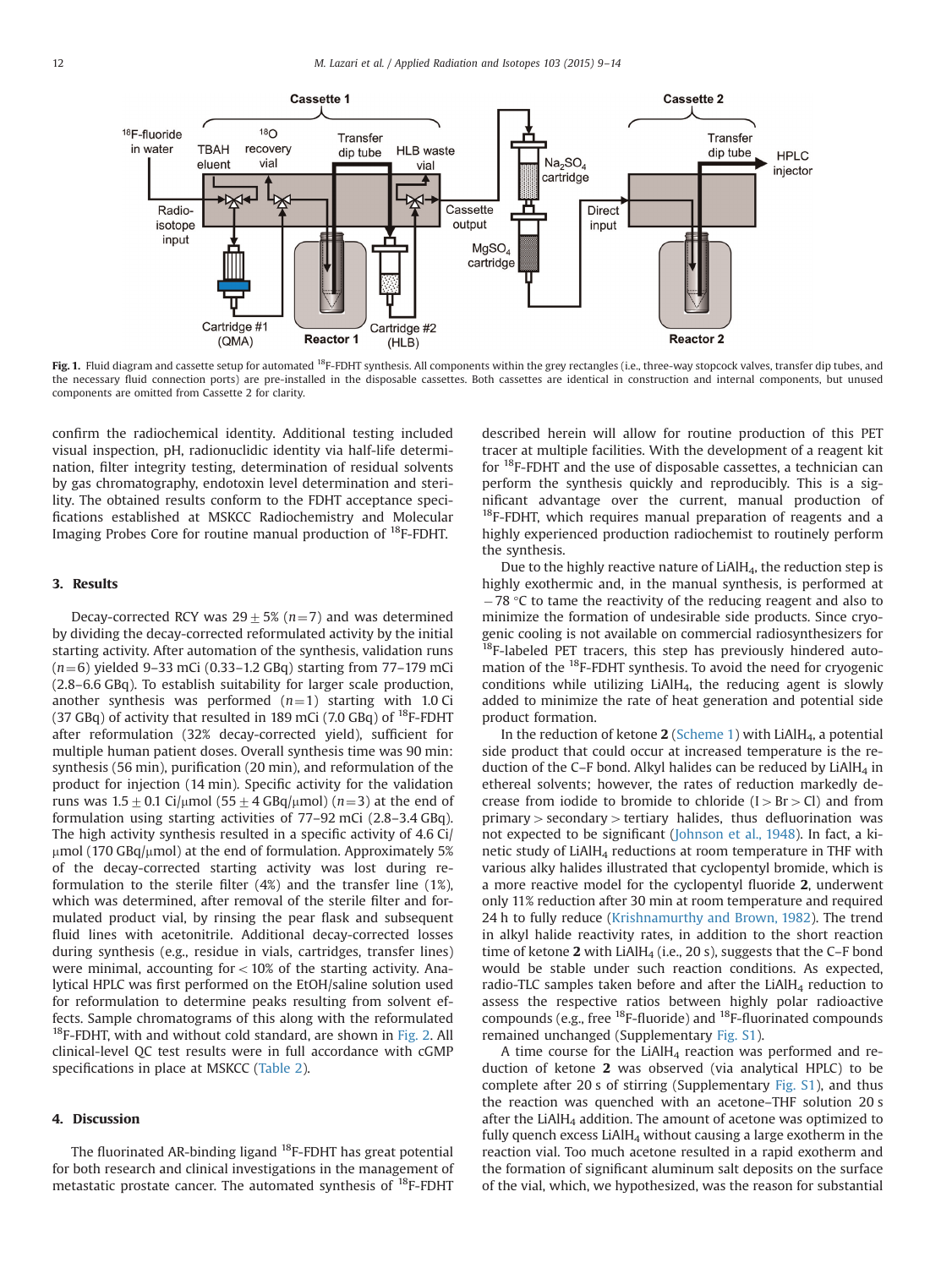<span id="page-4-0"></span>

Fig. 2. Analytical HPLC chromatograms from reformulated <sup>18</sup>F-FDHT solution. (A) Pure reformulation solvent ( $\ddagger$ ). (B) Reformulated <sup>18</sup>F-FDHT (\*). (C) Co-injection of <sup>18</sup>F-FDHT with <sup>19</sup>F-FDHT.

retention of up to 11% of decay-corrected starting activity on the reaction vial. In addition, retention of the desired intermediate 3 on the inside walls of the vial led to inefficient deprotection in the subsequent step due to the inability of the HCl solution to reach the top of the vial; intermediate 3 was observed via analytical HPLC after aqueous extraction (Supplementary [Fig. S2\)](#page-5-0) and during the purification of the final product (Supplementary [Fig. S3](#page-5-0)). On the contrary, insufficient acetone left excess  $LiAlH<sub>4</sub>$  in the reaction mixture resulting in a similar exotherm during the acid-deprotection step. Significantly reduced salt deposition and increased reproducibility of yields were obtained when using 0.10 mL of acetone diluted with 0.25 mL of THF. This ratio was chosen to

#### Table 2

Clinical level quality control test acceptance criteria routinely used at MSKCC for manual 18F-FDHT synthesis compared to results from this study.

| Clinical QC test                                                          | MSKCC acceptance criteria Results of this study                             |                                                                       |
|---------------------------------------------------------------------------|-----------------------------------------------------------------------------|-----------------------------------------------------------------------|
| Optical clarity<br>рH<br>Radiochemical purity                             | Clear and particle free<br>$5.5 - 8.0$<br>>95%                              | Clear and particle free<br>$5.5 - 6.0$<br>98%                         |
| Radiochemical identity                                                    | Matches retention time of<br>the standard                                   | Matches retention time<br>of the standard                             |
| F18 radionuclide<br>identity                                              | Half-life 105-115 min                                                       | $111 \text{ min}$                                                     |
| Endotoxin level (LAL)<br>Filter integrity<br>Ethanol content<br>Sterility | $<$ 5 EU/mL<br>$>$ 50 psig<br>$<$ 10% (100,000 ppm)<br>No growth in 14 days | $0.318$ EU/mL<br>51 psig<br>70,000-80,000 ppm<br>No growth in 14 days |

maintain a sufficient reagent volume for reliable addition to the reaction vessel and also to maintain the 0.35 mL volume utilized in the original manual synthesis. Gratifyingly, under these conditions, the exotherm was controlled. Visual inspection of the diluted acetone quench revealed minimal splashing of material on the vial, the loss of activity stuck on the reaction vial was notably decreased to  $<$  2%, and the presence of ketal 3 during HPLC purification was substantially lowered (Supplementary [Fig. S4](#page-5-0)).

Additional minor improvements were made to better automate other aspects of the manual synthesis to the ELIXYS radiosynthesizer. For example, the use of 9 mL vs. 15 mL of water was sufficient to transfer product to the HLB cartridge for the aqueous extraction and subsequently rinse the cartridge. Lowering the required water volume decreased the overall synthesis time by minimizing the operations needed to add and transfer the water. Also, the configuration of drying cartridges was modified in order to prevent potential blockage of the fluid pathway from Cassette 1 to Cassette 2. Initial attempts to solely use  $MgSO<sub>4</sub>$  as done at MSKCC were unsuccessful due to rapid hardening of the drying agent, consequently obstructing the flow. After testing both type and quantity of drying agents, we found that initially using the milder drying agent,  $Na<sub>2</sub>SO<sub>4</sub>$ , removed the majority of water from the organic solution, allowing more rigorous drying via  $MgSO<sub>4</sub>$  to occur reliably without hindering the flow.

Taken together, these measures enabled complete automation of the synthesis, resulting in a useful RCY. The RCY we obtained was only modestly lower than the RCY of the manual procedure currently performed at MSKCC (16% vs. 22% without decay-correction). Moreover, specific activities greater than  $1 \text{ Ci}/\mu \text{mol}$  $(37 \text{ GBq/µmol})$  were obtained and multiple clinical doses could be produced. This point was validated with a production run performed using 1.0 Ci of starting activity that yielded <sup>18</sup>F-FDHT (189 mCi, 7.0 GBq) with increased specific activity  $(4.6 \text{ Ci}/\mu \text{mol})$ ,  $169$  GBq/ $\mu$ mol), sufficient for multiple patient doses. Combined with the formulated product having passed all clinical-level QC requirements, the synthesis is suitable for direct use in clinical production. Much larger starting activities are routinely available from cyclotrons if larger quantities of  $^{18}$ F-FDHT are desired.

With the ELIXYS radiosynthesizer, we have successfully automated the currently utilized <sup>18</sup>F-FDHT synthesis with only minor modifications. Recent reports have shown the potential for modification of the conventional synthesis methodology to eliminate the use of  $LiAlH<sub>4</sub>$  and normal-phase HPLC purification. The primary goal of such changes is to eventually enable a facile translation of the 18F-FDHT synthesis onto other commercial automated synthesizers (e.g., GE TRACERlab™). Alterations to the synthesis protocol have been presented as conference abstracts in which, for example, reverse-phase HPLC purification was implemented to allow for rapid and straightforward reformulation using C18 solidphase extraction after purification ([Nickels et al., 2014\)](#page-5-0). In